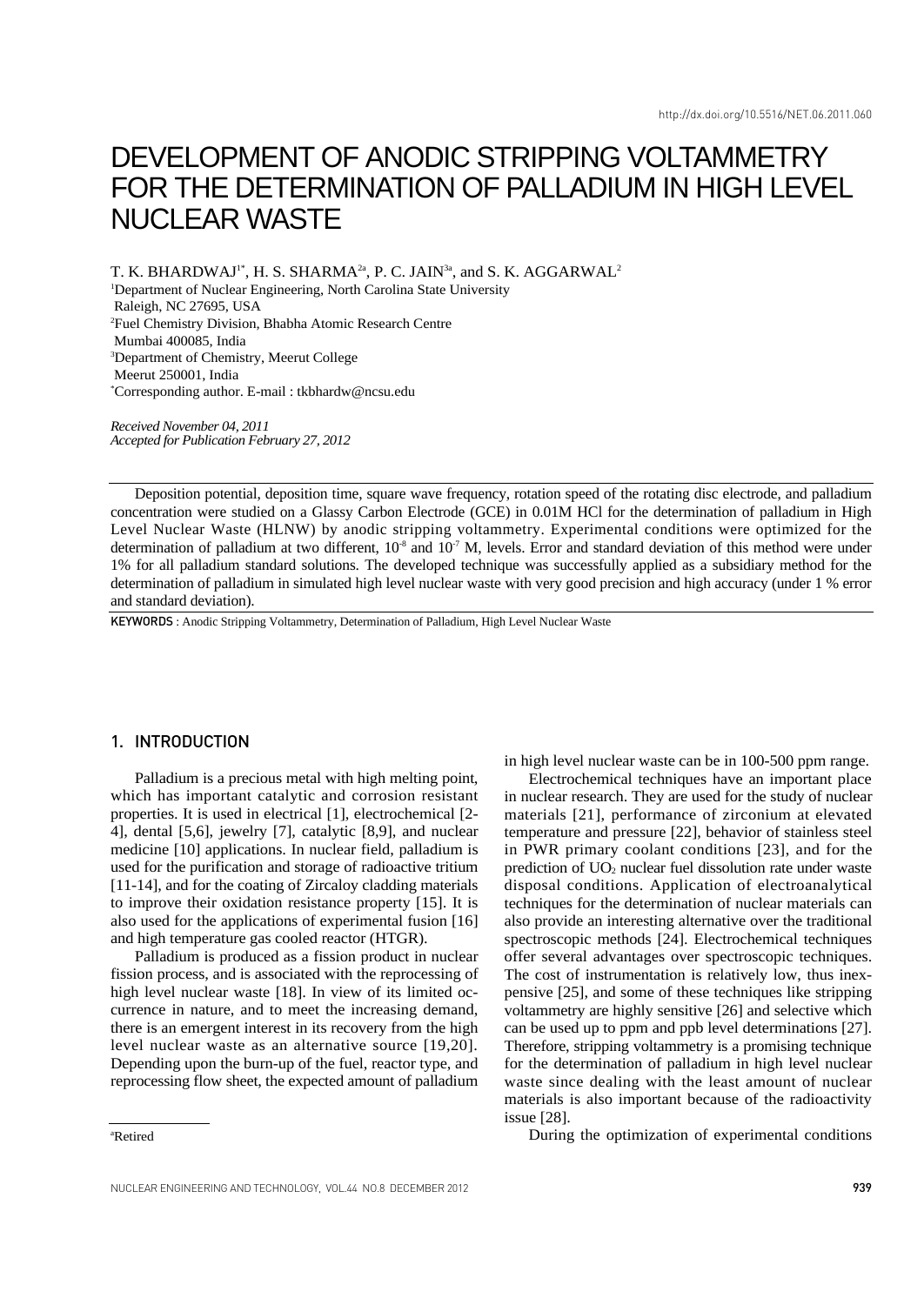(results will be published elsewhere), 0.01 M HCl was observed to be the most suitable medium for the determination of palladium by Anodic Stripping Voltammetry (ASV). The deposition and reversible oxidation process of palladium on Glassy Carbon Electrode (GCE) in 0.01 M HCl make Anodic Stripping Voltammetry a potentially attractive approach for its trace quantization from the high level nuclear waste. Thus, the efforts were made to develop this method in 0.01M HCl. Glassy carbon, a vitreous form of isotropic carbon, was preferred as a substrate for palladium deposition because of its mechanical strength, electrochemical inertness, defect free surface, and wide potential window [29].

## 2. EXPERIMENTAL

# 2.1 Instrumentation

Electrochemical analyzer PG Stat-30, from Micro Devices Metrohm, coupled with three-electrode voltammetric cell was used in present studies. Glassy carbon disc of 4 mm diameter as working, glassy carbon rod of 2 mm diameter as counter, and saturated calomel as reference electrode were used in voltammetric cell. Glassy carbon working electrode was polished to a mirror finish with 0.5 and 0.05 µ alumina slurry before all experiments. All the voltammograms were automatically plotted by General Purpose Electrochemical Software.

## 2.2 Reagents

Preparation of palladium chloride  $(PdCl<sub>2</sub>)$  stock solution, and its standardization are discussed elsewhere [30]. Synthetic sample concentrations of palladium were acquired by spiking the voltammetric cell with appropriate volume of this stock solution.

HCl, Alpha Benzoin Oxime (ABO), and Solvesso-100 used were of AR grade. Argon gas of high purity, Iolar grade-2, having less than 4 ppm oxygen was purged in electrolyte solution for ten minutes prior to the experiments. All potentials referred in the text are with reference to Saturated Calomel Electrode (SCE).

## 2.3 Simulated High Level Nuclear Waste (HLNW)

Simulated high level nuclear waste was occurred from the Fuel Reprocessing Division of Bhabha Atomic Research Centre, India, and used in studies as received. The concentration of various metal ions in simulated high level nuclear waste (nitrate salts preferred) is given in table 1. Metal powder, metal oxide, and chloride salts were employed in the absence of nitrate salts. Each of them was dissolved separately in hot conc. nitric acid before their addition to one another. Acidity of the simulated HLNW was ascertained by alkalimetry in the presence of neutral saturated  $K_2C_2O_4$  solution. The overall acidity of simulated HLNW was adjusted by evaporating the solution

to near dryness, and then adding 3 M HNO<sub>3</sub>. The concentration of fission products in simulated HLNW corresponds to the burn up of 6500 MWd/Te of natural  $UO<sub>2</sub>$  in a Pressurized Heavy Water Reactor (PHWR). Approximately 800 liters of HLNW is generated/tonne of the spent nuclear fuel reprocessed.

# 2.4 Solvent Extraction Experiments

Palladium was extracted from the high level nuclear waste by solvent extraction method [31]. Known amounts of synthetic samples were transferred to a 15 ml equilibration tube, followed by 2 ml of 0.01 M Alpha Benzoin Oxime (ABO) in Solvesso-100. The equilibration tube was shaken for 5 minutes, and followed by the addition of 2 ml thiourea. In a next step, equilibration tube was shaken for another 5 minutes, and allowed to stand (~5min) for the phase separation. After this, 2 ml of  $60\%$  HClO<sub>4</sub> was added to equilibration tube, and evaporated to dryness. This step was repeated two times. Then, the aqueous phase was prepared in 100  $\mu$ l of 3 M HNO<sub>3</sub>. The aqueous phase was transferred to polarographic cell, and followed by the addition of supporting electrolyte solution (HCl).

Table 1. Composition of Simulated High Level Nuclear Waste (HLNW) for a Pressurized Heavy Water Reactor (PHWR)

| Constituent             | Conc. (mg/L) | Constituent             | Conc. (mg/L) |
|-------------------------|--------------|-------------------------|--------------|
| $Se^b$                  | 12.3         | $Rb^a$                  | 74.5         |
| Sr <sup>a</sup>         | 186.3        | $\mathbf{Y}^{\text{d}}$ | 99           |
| $Zr^a$                  | 771.3        | $Mo^b$                  | 731.3        |
| $Ru^{d}$                | 463.8        | $Co^{a**}$              | 127.5        |
| $Pd^d$                  | 267.5        | Ag <sup>a</sup>         | 18.6         |
| Cd <sup>a</sup>         | 16.3         | $Sn^b$                  | 15.6         |
| Sb <sup>b</sup>         | 4.7          | $Te^b$                  | 102.8        |
| Cs <sup>a</sup>         | 543.8        | Ba <sup>a</sup>         | 308.8        |
| $La^{d*}$               | 263.8        | Ce <sup>a</sup>         | 532.5        |
| Nd <sup>c</sup>         | 862.5        | Eu <sup>c</sup>         | 22.6         |
| Sm <sup>c</sup>         | 163.8        | Feb                     | 500          |
| Na <sup>a</sup>         | 3000         | Cr <sup>a</sup>         | 100          |
| Ni <sup>a</sup>         | 100          | $Mn^{a***}$             | 181.3        |
| $\mathbf{U}^{\text{a}}$ | 20000        | $Tb^c$                  | 5.0          |
| Pr <sup>c</sup>         | 243.8        | $Dy^c$                  |              |
| $Gd^c$                  | 165          |                         |              |

<sup>a</sup>: Nitrate salt; <sup>b</sup>: Metal powder; <sup>c</sup>: Oxide and <sup>d</sup>: Chloride salt; <sup>\*</sup>: at place of Pm; \*\*: at place of Rh and \*\*\*: at place of Tc.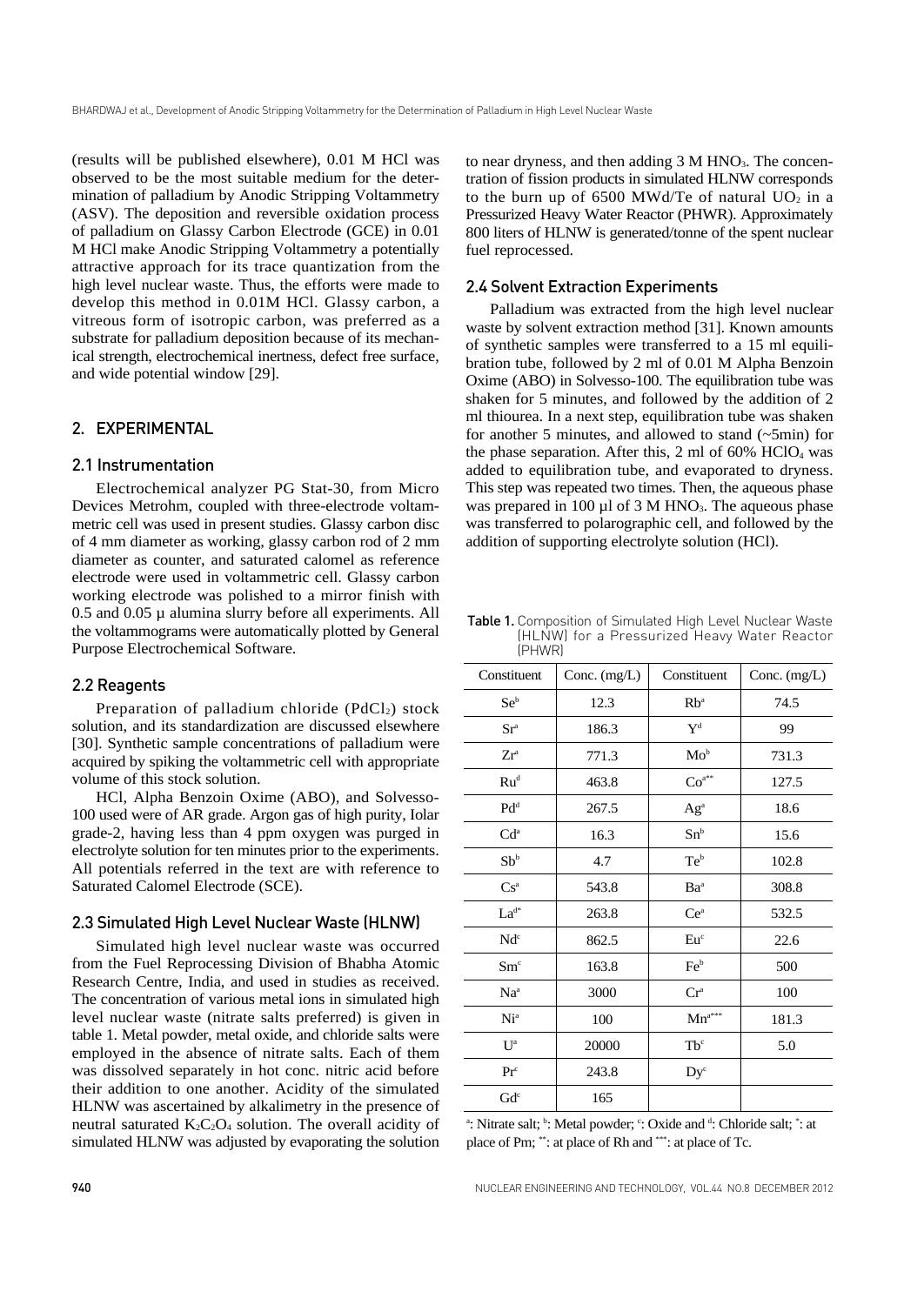# 2.5 Procedure

15 ml of 0.01 M supporting electrolyte was placed in a dry cell, and degassed for 5 minutes before the measurements. This solution was then spiked with the corresponding stock solution of palladium to get a net concentration of 5 µM in the cell.

Palladium was preconcentrated on GCE at different, from 0.1 to -0.7 V, deposition potentials, for different times, from 100 to 600 seconds, with different solution stirring rates. The stripping of palladium was carried out from 0.25 to 0.75 V in square wave mode of different frequencies, 10-70 Hz, to optimize the experimental conditions for analysis.

# 3. RESULTS AND DISCUSSION

## 3.1 Effect of Deposition Potential

The effect of deposition potential on palladium stripping peak current was studied in details. Cyclic voltammetric studies of 1 mM Pd(II) on GCE in 0.01M HCl showed that cathodic peak potential( $E_{pc}$ ) of palladium reduction is 41 mV. Hence, deposition potentials from 0.1 to -0.7 V were studied for the proper accumulation of palladium, and least interference of hydrogen evolution at 5 µM palladium concentration, 200 seconds deposition time, 1000 rpm electrode rotation speed, and 50 Hz squarewave frequency. The effect of various deposition potentials on stripping peak current is shown in figure 1. At 0.1 V, a very small, 1 µA, stripping current was observed because palladium deposits very slowly at this potential. However, an increased, 4.62 µA, stripping current was observed at -0.4 V. Further increase in deposition potential, up to -0.7



V, showed a decrease in stripping current to 2.83 µA, which is attributed to hydrogen evolution at GCE surface.

#### 3.2 Effect of Palladium Concentration

The effect of palladium concentration on stripping current was studied at two different sub-µM levels at constant -0.4 V deposition potential, 200 seconds deposition time, 1000 rpm electrode rotation speed, and 50 Hz square-wave frequency. At  $10^{-7}$  M level, an increase in stripping current was observed from 0.76 to 4.21 µA with the increasing palladium concentration. The increase in stripping current at  $10^{-8}$  M level was observed from 0.23 to 1.98 µA. The efforts to detect palladium concentration as low as  $10^{-9}$  M level were unsuccessful in present experimental conditions. A linear relationship with regression coefficient of 0.99 was observed between the stripping current and palladium concentration. The results are shown in figure 2.

## 3.3 Effect of Deposition Time

The effect of deposition time  $(t_d)$  on palladium stripping current was studied from 100 to 600 seconds at constant - 0.4 V deposition potential, 5 µM palladium concentration, 200 seconds deposition time, 1000 rpm electrode rotation speed, and 50 Hz square-wave frequency. Stripping current showed a linear relation with the deposition time from 100 to 400 seconds. However, for the deposition times more than 400 seconds, stripping current started to become stabilized.

Our cyclic voltammetric studies (detailed results will be published elsewhere) show that once the deposition of palladium starts, a GC/palladium surface is formed on GCE. This newly formed GC/palladium surface results in a negative shift, from -85 to -115 mV, of the deposition



Fig. 1. Effect of Different Deposition Potentials (0.1, 0.0, -0.1,  $-0.2, -0.3, -0.4, -0.5, -0.6$  &  $-0.7$  V) on Palladium Stripping Current.

Fig. 2. Effect of Palladium Concentration (•)  $x10^{-8}$  ( $\triangle$ )  $x10^{-7}$  M on Palladium Stripping Current.

NUCLEAR ENGINEERING AND TECHNOLOGY, VOL.44 NO.8 DECEMBER 2012 **941 941**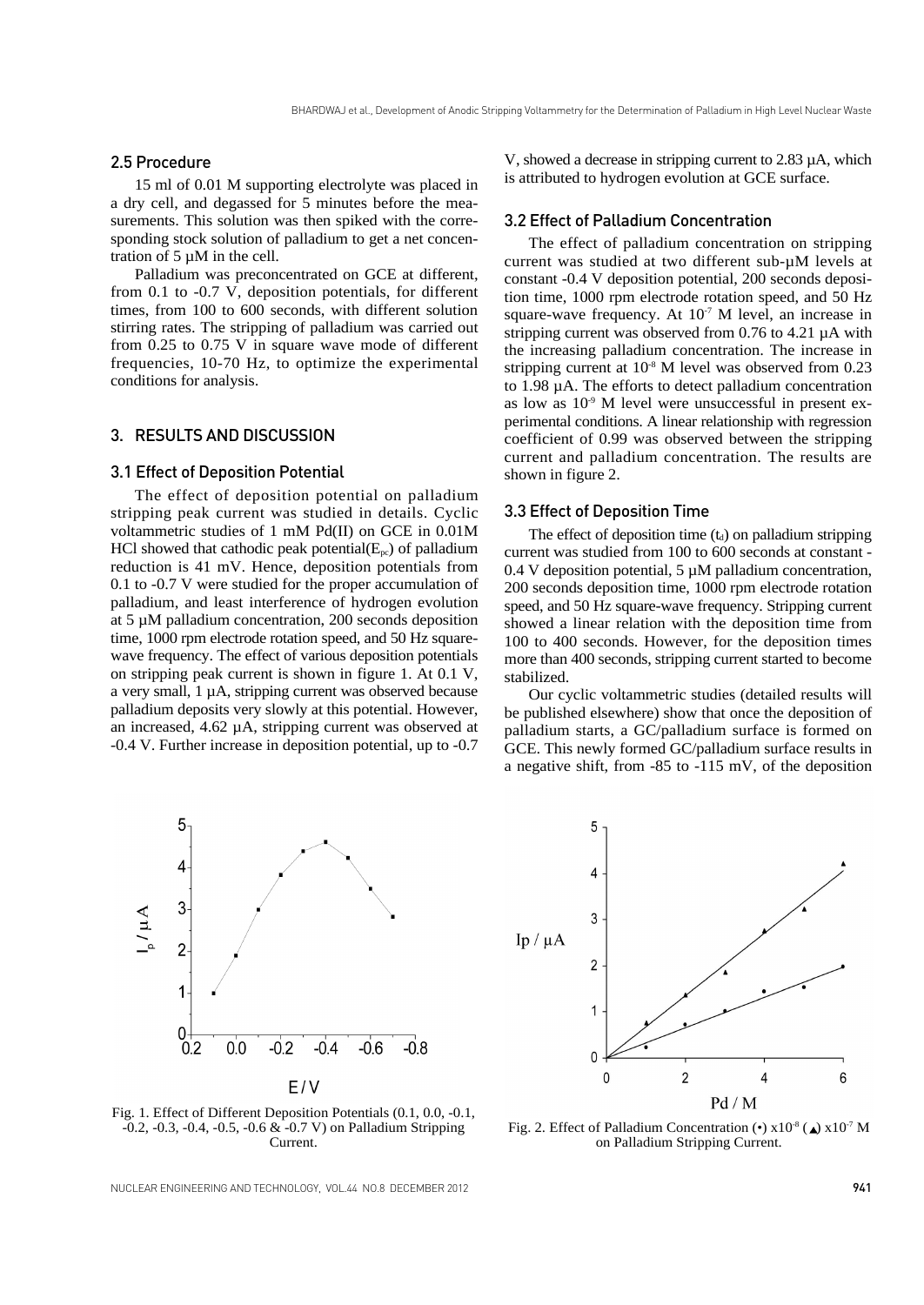

Fig. 3. Effect of Deposition Time from 100-600 Seconds on Palladium Stripping Current.

potential, and thus the further deposition of palladium on GCE becomes difficult with the increasing time. The evolution, adsorption, and absorption of hydrogen on GC/Pd surface are proportional to the deposition time [32]. Therefore, the interference of H+ ions also increases with the increasing deposition time, which competes with palladium deposition. Furthermore, in each stripping step, a certain amount of the whole palladium deposited remains unstrapped. The unstrapped amount of palladium increases with the increasing deposition time [32], which results in the curvature of plot. The results of the relationship of stripping current with deposition time are shown in figure 3.

## 3.4 Effect of Rotation Speed

The effect of rotation speed of the electrode (N) on palladium stripping current was studied from 500 to 1000 rpm at constant -0.4 V deposition potential,  $5 \mu M$  palladium concentration, 200 seconds deposition time, and 50 Hz square-wave frequency. The stripping current increases linearly with the rotational speed of the electrode. The results of the study of the effect of the rotation speed on stripping current are show in figure 4. The regression coefficient of the plot was 0.98, however, the slope of the plot was only 0.034  $\mu$ A/rpm<sup>1/2</sup> which indicates relatively a small increase in the deposition of palladium with increasing rotation speed.

## 3.5 Effect of Square Wave Frequency

The effect of square wave frequency on palladium stripping current was studied from 10 to 70 Hz at constant -0.4 V deposition potential, 5 µM palladium concentration, 200 seconds deposition time, and 1000 rpm electrode rotation speed. The stripping current increased from 2.3 to 5.66 µA with an increase in square wave frequency from 10 to 70 Hz. However, an increase in background was



Fig. 4. Effect of Rotation Speed from 500-1000 Rpm on Palladium Stripping Current.



Fig. 5. Effect of Square-wave Frequency from 10-70 Hz on Palladium Stripping Current.

also observed at higher frequencies. A linear relationship was observed between the stripping current and the square root of square wave frequency. The results are shown in figure 5. Because of the increasing background and small, 0.75  $\mu$ A/rpm<sup>1/2,</sup> slope of the plot, a frequency of 50 Hz was found suitable for the determination of palladium in high level nuclear waste.

# 4. DETERMINATION OF PALLADIUM

The developed methodology was applied for the determination of palladium in simulated high level nuclear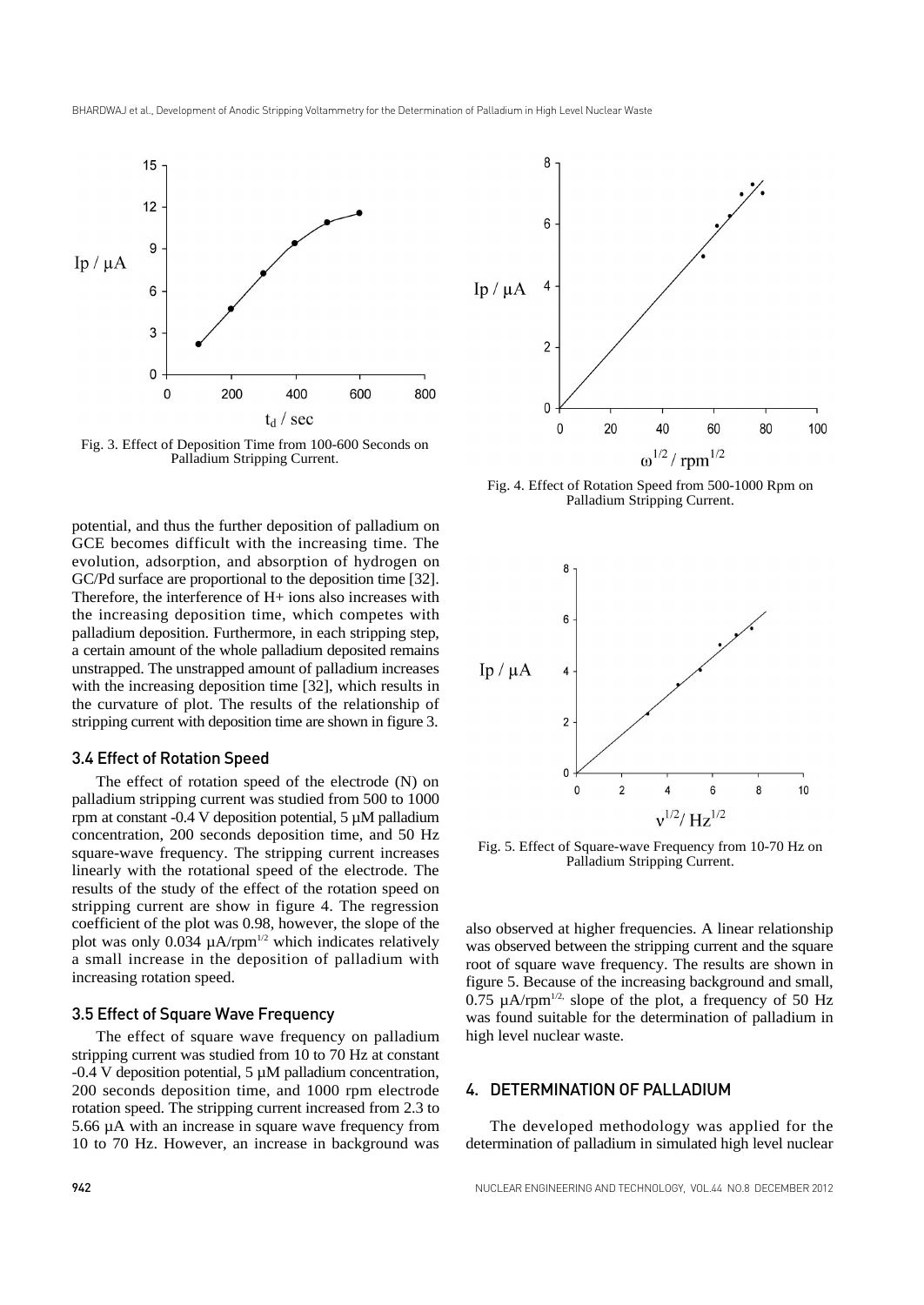| Palladium in sample (M) | No. of determinations | Mean palladium Conc. Detected (M) | Mean error $(\%)$ | % $SD$ |
|-------------------------|-----------------------|-----------------------------------|-------------------|--------|
| $5.00 \times 10^{-7}$   |                       | $4.94 \times 10^{-7}$             | $-1.24$           | 0.90   |
| $2.00 \times 10^{-6}$   |                       | $1.98x10^{-6}$                    | $-1.10$           | 0.66   |
| $5.00 \times 10^{-6}$   |                       | $4.95x10^{-6}$                    | $-0.96$           | 0.76   |

Table 2. Determination of Palladium in Synthetic Sample Solutions

waste after the optimization of experimental conditions. Palladium was deposited on GCE at -0.4 V for 200 seconds with constant 1000 rpm solution stirring. The stripping of palladium was carried out from 0.25 to 0.75 V in square wave mode of 50 Hz frequency after a five seconds rest period. Palladium content in all samples was determined from a standard addition procedure.

## 4.1 In synthetic Palladium Samples

The accuracy and precision of this method were assessed by analyzing synthetic samples of palladium(II) solutions in 0.01M HCl at three different,  $5x10^7$ ,  $2x10^6$ , and  $5x10^{-6}$  M concentration levels. Single and multiple (in few determinations) addition methods were applied for the determination of palladium. The relative mean error in experimental results with single standard addition procedure was around 1% for all concentration levels. However, the multiple standard addition procedure gave more error in results. The precision obtained at all concentration levels was under 1 % SD which is very good for analysis. The results of the determination of palladium in synthetic samples are shown in table 2.

# 4.2 In Simulated High Level Nuclear Waste (HLNW)

Palladium content in simulated high level nuclear waste was determined to be 264.9 mg/L with this method after solvent extraction. Results presented in table 3 show that this method gives very good precision (0.63 %SD) and high, more than 99 %, accuracy.

## 5. CONCLUSIONS

An Anodic Stripping Voltammetric method was developed for the determination of palladium in high level nuclear waste. The developed method was applied successfully for the determination of palladium in simulated high level nuclear waste with very good precision and high accuracy. This method is highly sensitivity, selective, and accurate, which give very precise results.

## ACKNOWLEDGEMENTS

Authors are sincerely thankful to Dr. V. Venugopal, Director, Radiochemistry & Isotope Group, and H. S. Kamath, Director, Nuclear Fuels Group, BARC for their

| Table 3. Determination of Palladium in Simulated High Level |  |  |  |
|-------------------------------------------------------------|--|--|--|
| Nuclear Waste                                               |  |  |  |

| Sample no.     | (mg/L) | Pd detected   Mean Pd detected   Average %<br>(mg/L) | error   | % SD |
|----------------|--------|------------------------------------------------------|---------|------|
|                | 265.8  |                                                      |         |      |
| $\mathfrak{D}$ | 265.3  |                                                      |         |      |
|                | 262.1  | 264.9                                                | $-0.99$ | 0.63 |
|                | 266.4  |                                                      |         |      |
|                | 264.7  |                                                      |         |      |

constant encouragement, support and interest in this work. Special thanks to Dr. P.S. Dhami, Fuel Reprocessing Division, BARC for providing simulated HLNW, reagents for palladium separation, and important technical discussion during the course of this work.

## REFERENCES

- [ 1 ] Y. B. Kudasov and A.S. Korshunov, "Surface ferromagnetism of palladium induced by strong electric field," *Physics Letters A*, 364, 348-351 (2007).
- [ 2 ] A. I. Matesanz, J. Mosa, I. García, and C. Pastor, P. Souza, "Synthesis, characterization, crystal structure and electrochemistry of a novel palladium(II) binuclear complex containing 1,2,4-triazole bis(4-phenylthiosemicarbazone) bridges," *Inorganic Chemistry Communications*, 7, 756- 759 (2004).
- [ 3 ] G. Zotti, G. Pilloni, P. Rigo, and M. Martelli, "Electrochemistry of coordination compounds: Part XVII. Electron transfer properties in nickel(II), palladium(II) and platinum(II) complexes with hybrid bidentate ligands containing phosphorus and nitrogen or sulfur donor atoms," *Journal of Electroanalytical Chemistry and Interfacial Electrochemistry*, 124, 277-284 (1981).
- [ 4 ] L.D. Burke and L.C. Nagle, "Anomalous electrochemical behaviour of palladium in aqueous solution," *Journal of Electroanalytical Chemistry*, 461, 52-64 (1999).
- [ 5 ] W.H. Guo, W.A. Brantley, W.A.T. Clark, J.Z. Xiao, and E. Papazoglou, "Transmission electron microscopic studies of deformed high-palladium dental alloys," *Dental Materials*, 19, 334-340 (2003).
- [ 6 ] A.L. Neme, W.C. Wagner, and W.J. O'Brien, "Effects of palladium addition on emission of mercury vapor from dental amalgam," *Dental Materials*, 15, 382-389 (1999).